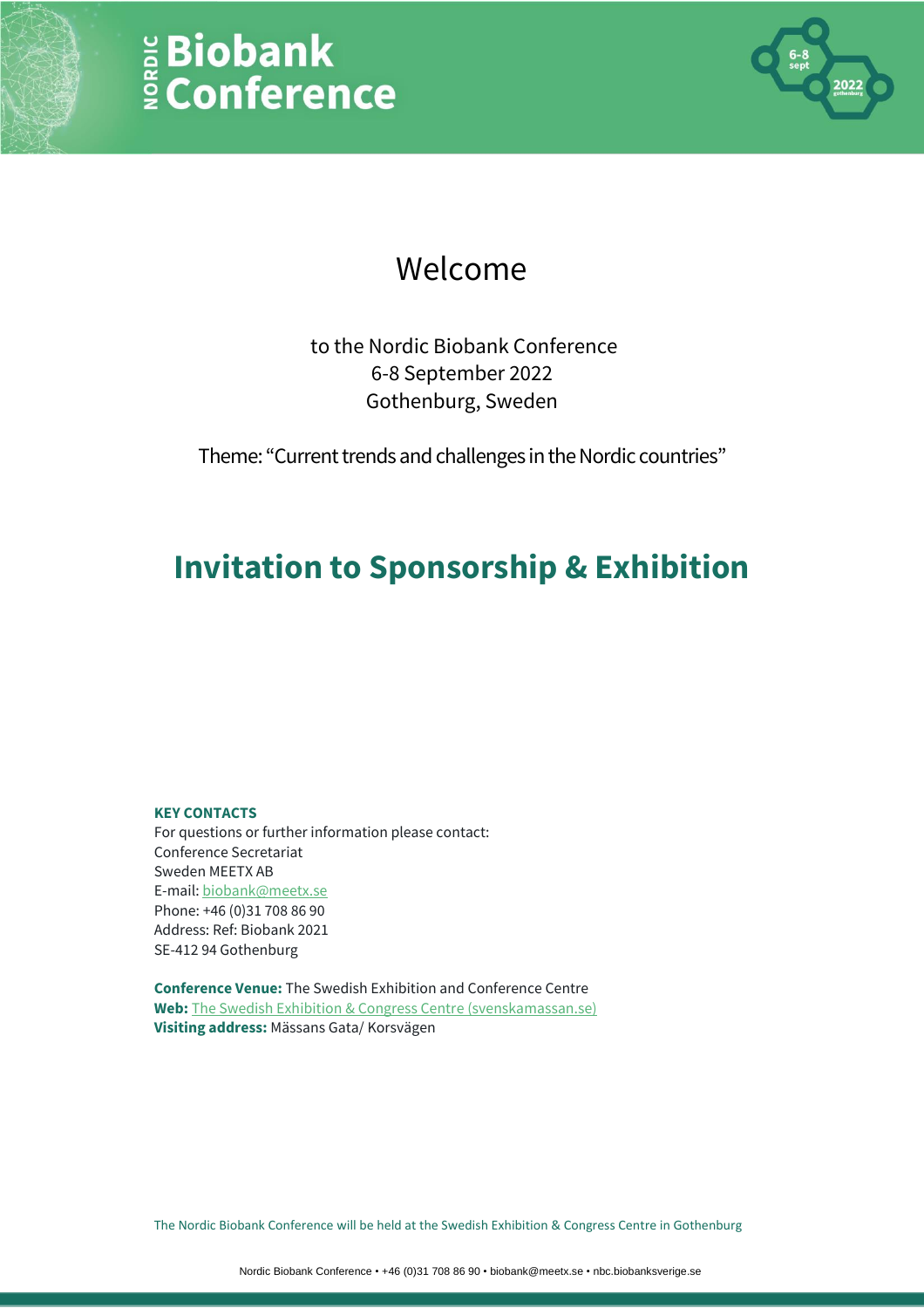

The Nordic Biobank Conference 2022 welcomes sponsors and exhibitors from all over the world to demonstrate the latest developments in the field of human biobanking. This event is a unique opportunity to meet representatives in the area of human biobanking as well as other scientific experts from healthcare, academia, and industry!

The conference will bring together a multidisciplinary audience from all the Nordic countries. This exhibition will be a perfect platform for you to promote your company, present your latest products and create connections with this unique gathering participants from the Nordic countries.

The Nordic Biobank Conference delivers insight, ideas, networking opportunities, innovation, and education to sponsors and sponsors seller. Take advantage of this special opportunity when academia and industry come together for this major event!

#### Who should sponsor/exhibit?

- Manufacturers
- Solution providers
- Software vendors
- 
- Publishers (technical

publications - professional journals - educational books)



#### **Welcome to Gothenburg, Sweden! Nordic Biobank Conference 2022, Local Organizing Committee**

*We are following the Swedish government's and authorities' decisions and recommendations on the corona virus. If the conference must change due to covid-19, we will switch to a digital solution where we will create an interactive conference with many opportunities for contacts between participants, lecturers, and exhibitors.*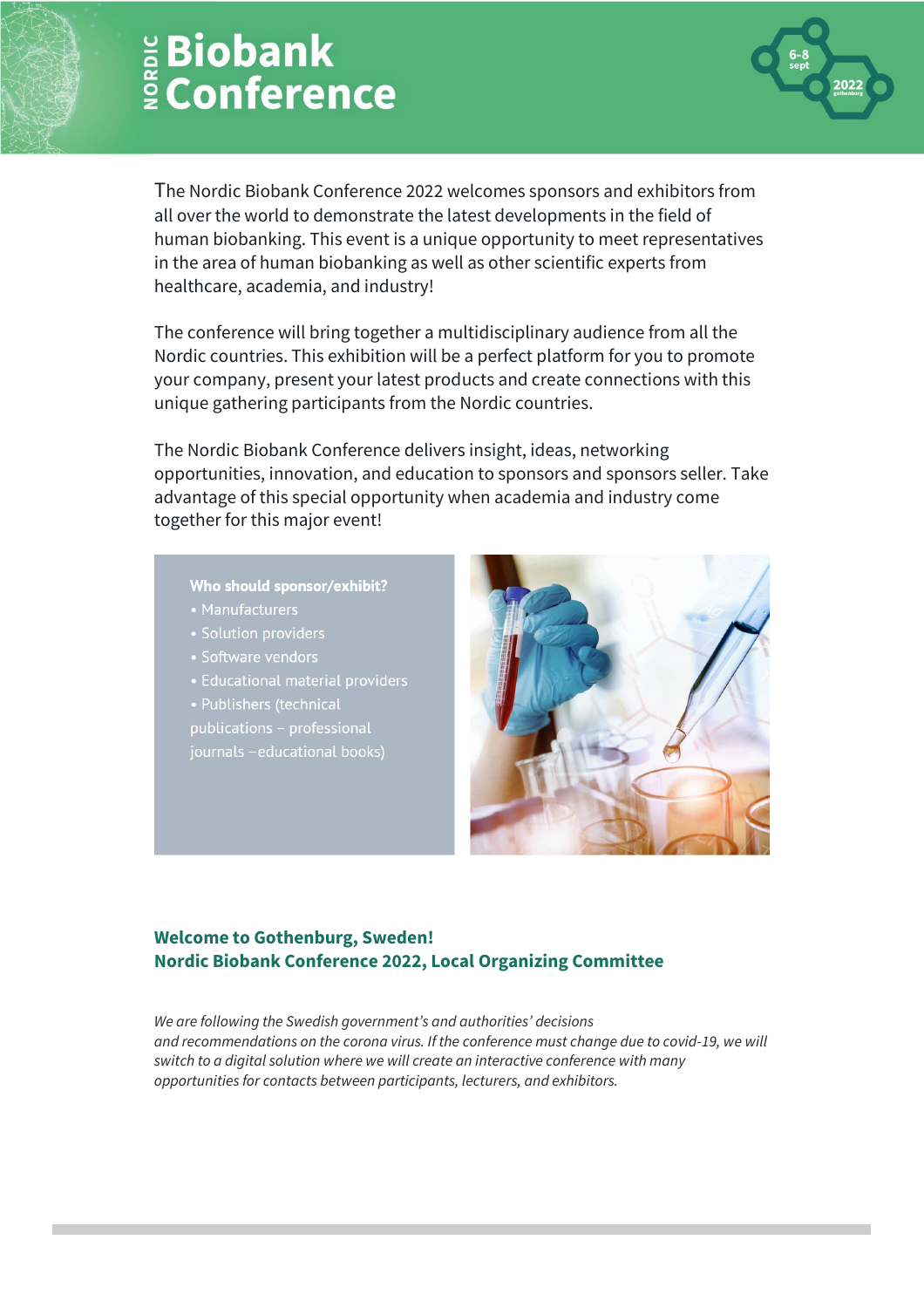

#### **EXHIBITION AREA**

The exhibition will be held in direct connection to the session halls. Refreshment points and coffee areas have been integrated into the exhibition/poster area, maximizing the time that delegates spend in this area. Light lunches will also be served in the exhibition/poster area.

#### Floor plan – Hall F – [Nordic Biobank Conference 2022](https://biobanksverige.se/wp-content/uploads/44974-nordic-biobank-conference-8-10-march-2022-f-expo-model.pdf)

#### **REGISTRATION & HOTEL RESERVATION**

Complimentary registrations included in the sponsor and/or exhibitor packages should be made using a special registration link sent after signed contract. A number of hotel rooms in different price categories have been prebooked in Gothenburg for the conference; booking is made together with your registration.

#### **CATEGORIES OF SPONSORSHIP**

The conference proposes three sponsorship categories:

- **Gold Sponsor**
- **Silver Sponsor**
- **Bronze Sponsor – SOLD OUT!**

All levels are available to all sponsors. Sponsor and exhibitor packages can be supplemented with additional sponsor items and exhibition opportunities as well. Create your customized sponsorship package and submit a sponsorship application to make a greater impact.

Sponsorship packages and exhibiting spaces are available on a "*first come first served*" basis. Make your booking as soon as possible to guarantee your preferred choice of sponsorship and get a good position in the exhibition.

All prices listed are in SEK and exclude 25% VAT (for those companies outside Sweden but within the European Union that provide us with their VAT number, we will not apply VAT to your sponsoring or exhibition invoice as this will be subject to reversed charge. For companies outside European Union, VAT charges do not apply).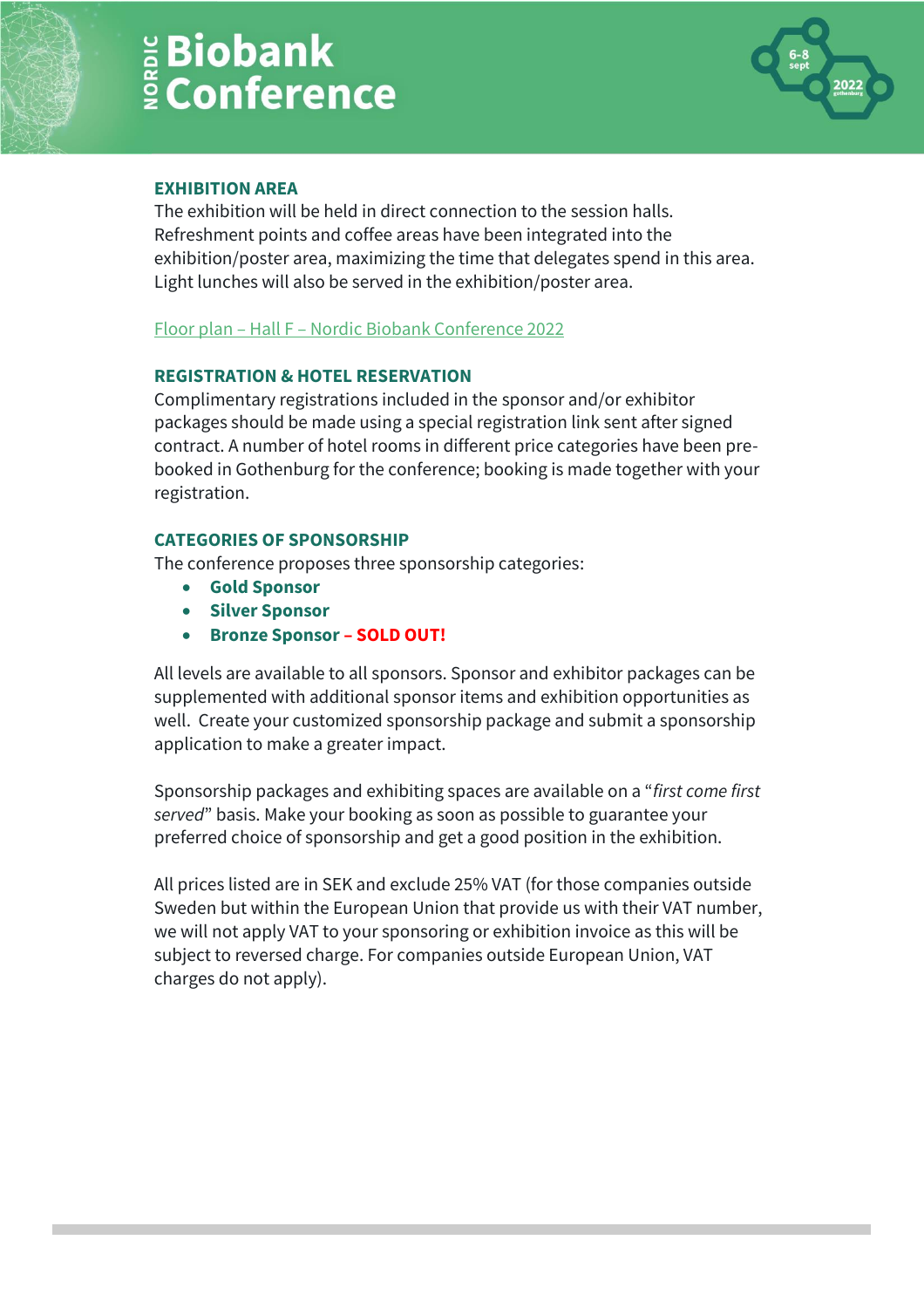### **GOLD SPONSOR SEK 50 000**



#### **EXHIBITION**

- Exhibit space of 8 sqm in the exhibition area (incl. table, chair, and electricity).
- Free Wi-Fi access.
- First choice of exhibition space allocation.

#### **ADVERTISEMENT**

#### **Conference Website**

- Company logotype recognized as Gold Sponsor and URL link to sponsor's website placed on the conference website start page.
- Inclusion in the list of sponsors & exhibitors on the conference website.

#### **Advert in the Final Program/Abstract book (digital)**

- Company logotype recognized as Gold Sponsor in the final program (digital).
- Advertisement on final program, 1 page (digital).

#### **List of Sponsors & Exhibitors Signage**

Company logotype recognized as Gold Sponsor to be shown on digital signage with list of sponsors & exhibitors at the entrances of the main conference hall and the exhibition area.

#### **Presented as Gold Sponsor at the opening of the conference.**

#### **COMPLIMENTARY REGISTRATIONS**

• 2 complimentary full registration fees to the conference excl. conference dinner. 2 exhibitor badges (incl. coffee/lunches).

### **SILVER SPONSOR SEK 30 000**

#### **EXHIBITION**

- Exhibit space of 6 sqm in the exhibition area (incl. table, chair, and electricity).
- Free Wi-Fi access.
- Exhibition space allocation will be made by the conference organiser.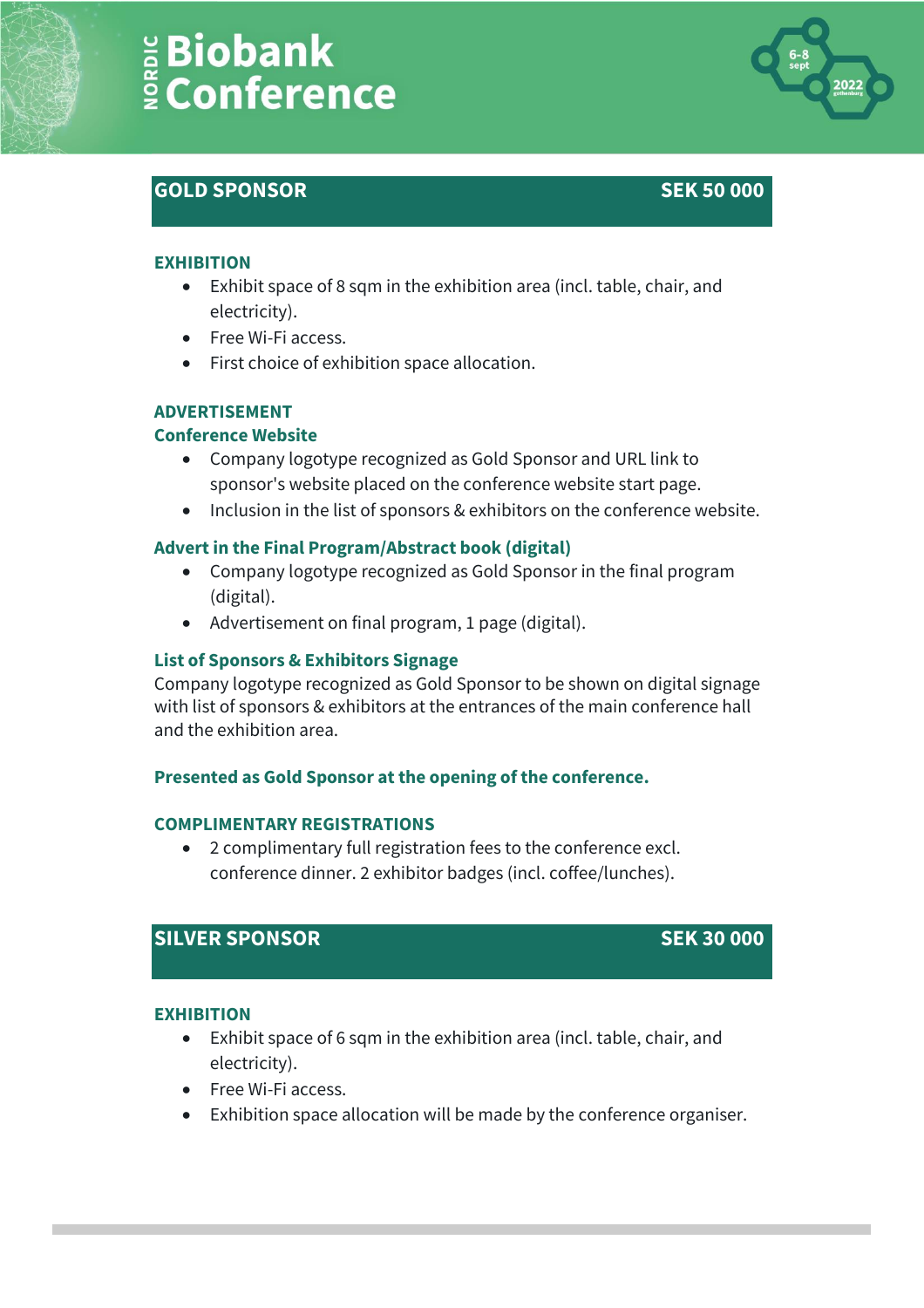

#### **ADVERTISEMENT**

#### **Conference Website**

- Company logotype recognized as Silver Sponsor and URL link to sponsor's website placed on the conference website start page.
- Inclusion in the list of sponsors & exhibitors on the conference website.

#### **Advert in the Final Program/Abstract book (digital)**

- Company logotype recognized as Silver Sponsor in the final program (digital).
- Advertisement on final program, 1/2 page (digital).

#### **List of Sponsors & Exhibitors Signage**

Company logotype recognized as Silver Sponsor to be shown on digital signage with list of sponsors & exhibitors at the entrances of the main conference hall and the exhibition area.

#### **Presented as Silver Sponsor at the opening of the conference.**

#### **COMPLIMENTARY REGISTRATIONS**

• 1 complimentary full registration fees to the conference excl. conference dinner. 1 exhibitor badge (incl. coffee/lunches).

#### **BRONZE SPONSOR SOLD OUT! SEK 10 000**

#### **EXHIBITION**

- Exhibit space of 3 sqm in the exhibition area (incl. table, chair, and electricity).
- Free Wi-Fi access.
- Exhibition space allocation will be made by the conference organiser.

#### **ADVERTISEMENT**

#### **Conference Website**

- Company logotype recognized as Bronze Sponsor placed on the conference website start page.
- Inclusion in the list of sponsors on the conference website.

#### **List of Sponsors & Exhibitors Signage**

Company logotype recognized as Bronze Sponsor to be shown on digital signage with list of sponsors & exhibitors at the entrances of the main conference hall and the exhibition area.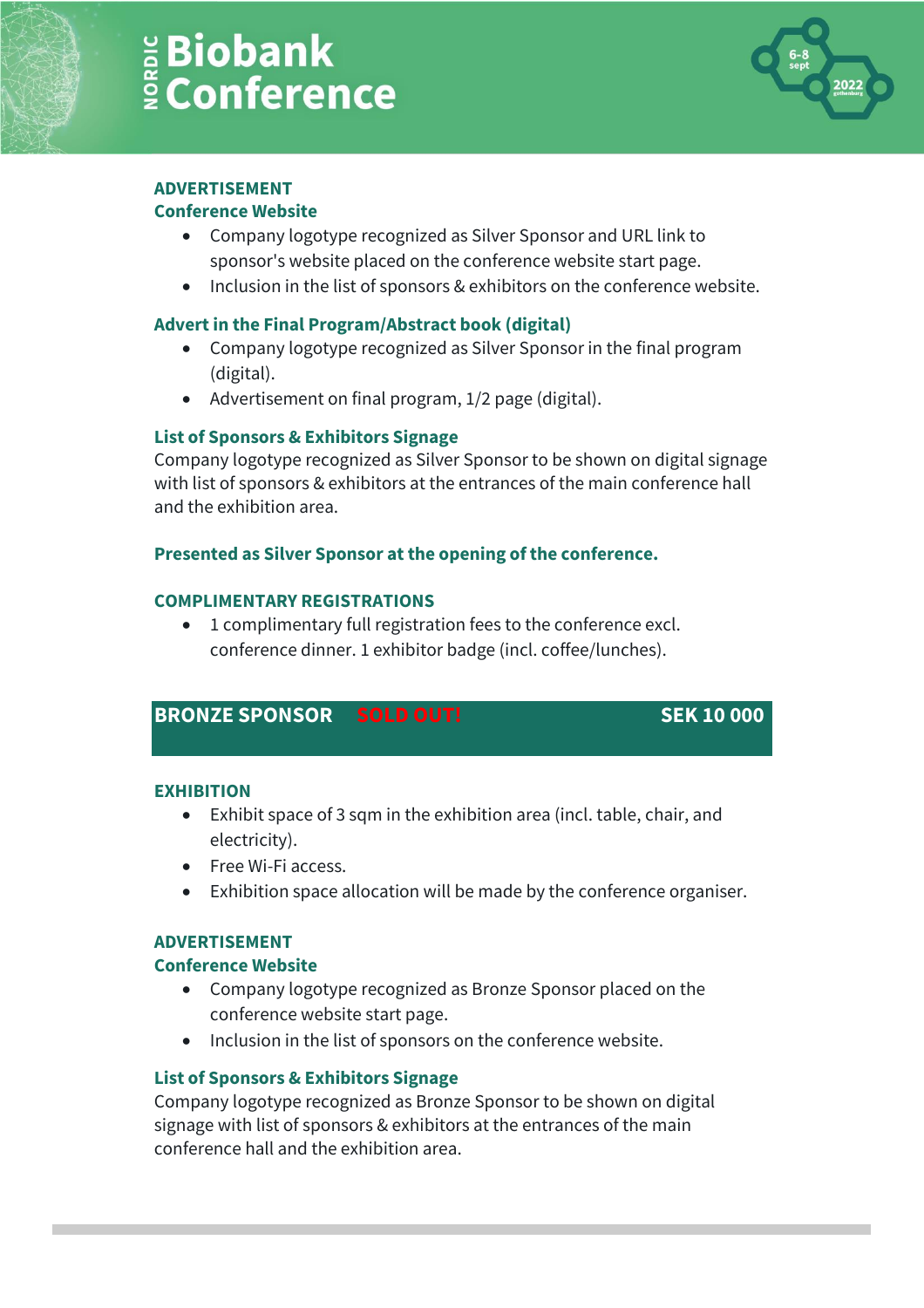#### **COMPLIMENTARY REGISTRATION**

• 1 exhibitor badge (incl. coffee/lunches).

### **EXHIBITION AND SPONSOR ITEMS**

Available to all sponsors & exhibitors. Listed below are other opportunities available for your organization to support the conference. Further information and costs are available upon request. All contributions to the success of this event are highly valued.

#### **EXTRA EXHIBITION SPACE**

#### **SEK 2 500/sqm**

There is a limited area for exhibition at the venue. Extra exhibition space can be ordered per square meter but is subject to availability. Confirmation regarding ordering of extra space will be provided in late autumn 2021, once we know more about the exact number of companies and organizations that have signed up. We will do our utmost to accommodate the need for additional space. Extra exhibition space allocation will be made on a "first come, first served" basis.

#### **ADDITIONAL EXHIBITOR REPRESENTATIVES**

#### **SEK 1 600**

All exhibitors' company representatives must be registered for the conference and will receive a badge displaying the exhibitor's name. The sponsor & exhibitor registration fee is SEK 1 600 excl. VAT per registration, and includes entrance to exhibition, conference material, lunch, coffee, and welcome reception (the conference dinner is not included in this price).

#### **CONFERENCE DINNER**

#### **SEK 800**

A conference dinner, to be held at Kajskjul 8, costs SEK 800 excl. VAT for exhibitor representatives who would like to purchase extra dinner tickets.

#### **ADVERTISEMENT IN THE FINAL PROGRAM (DIGITAL)**

Advertisement in the final program/abstract book (digital). Ad to be provided by the sponsor.

Full page SEK 10 000 Half page SEK 5 000

#### **DELEGATE ITEMS**